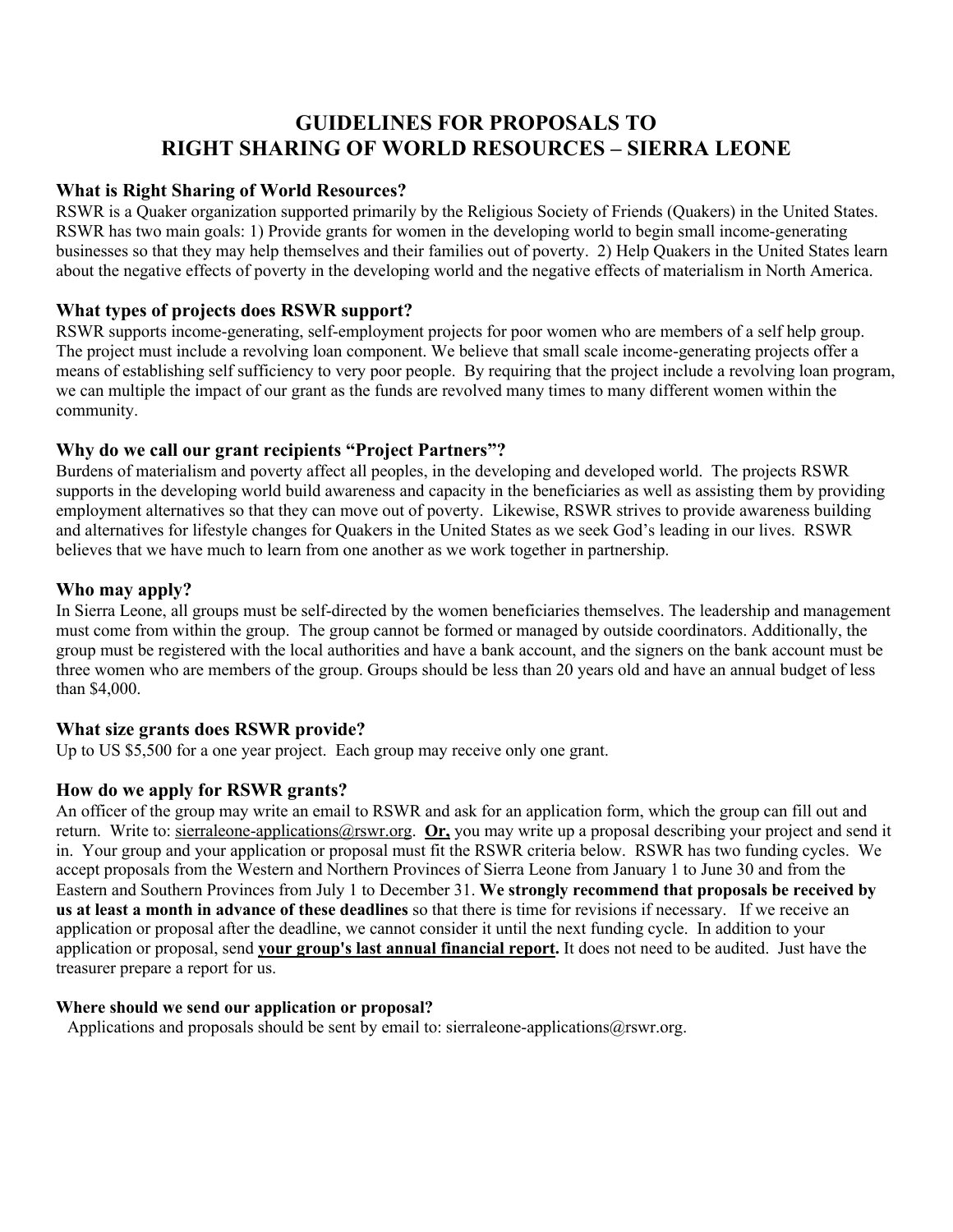# **Criteria for Proposals to Right Sharing of World Resources Approved by RSWR Board on April 18, 2020**

Right Sharing of World Resources gives grants to small, grassroots women's groups that do not have access to other adequate funding. Our grants are for micro-enterprise, self-employment projects. We help with seed money and training so that a group can begin a revolving loan fund for members to take loans to begin their own small businesses. It is important to us that the women work together in self-help groups and use the RSWR resources to help themselves grow into independent and strong groups. Below is our list of criteria that we use in deciding which applications and proposals to consider:

1. Project is located in RSWR geographic project area. In Sierra Leone, RSWR will accept applications from the entire country. However, projects in the southern and eastern provinces are accepted from July 1 to December 31, and projects in the northern and western provinces are accepted from January 1 to June 30.

2. Women's self help groups are no more than 20 years old.

3. All Project Coordinators and other leaders of the women's groups must be women. No men may be involved.

4. Project is for women only and the women self-help group members have been a part of the decision making in determining project activities. We expect the women themselves to be wholly in charge of the projects without involvement of outside persons, including the management of the bank account.

5. Proposal should include a clear description of the Women's Self Help Group. Include, size and makeup of group, history, current activities and current economic circumstances.

6. For effective group dynamics, we recommend a group size of 20-35. However, different groups have different organizational structures, so please explain your group structure if your group is larger than 35.

7. Indication that the group is able to receive and use money as intended. In Sierra Leone, we must see the group's end-of-year financial report.

8. Group has little or no access to other resources. Annual income is less than \$4,000.

9. A clear description of the proposed Income Generating Project(s) (IGP). NOTE: The projects must be compatible with the principles which guide the work of RSWR: local self-reliance, sustainability, mutual support and accountability.

10. The Income Generating Projects are viable businesses for the geographic area and have potential to make the women a sustainable living. The proposal should describe an economic plan for each business proposed, including the amount of the loan per woman, the projected monthly gross income, monthly business expenses, loan repayment, and net monthly income projected. We expect the women's business income to bring them above the World Bank International Poverty Line (currently \$1.90 per day) AFTER business expenses, loan repayment, and savings.

11. 20 to 35 women should receive the initial loans.

12. Proposal has a clearly described loan repayment plan which includes annual interest charged, monthly repayment, and length of the repayment period. Interest rates for loans should cover inflation plus a modest amount for administrative expenses, but in no case should they exceed the interest rate an established business person would be able to get from a formal sector lender.

13. The proposal should include a clearly described group savings plan for each woman to save money for emergency needs.